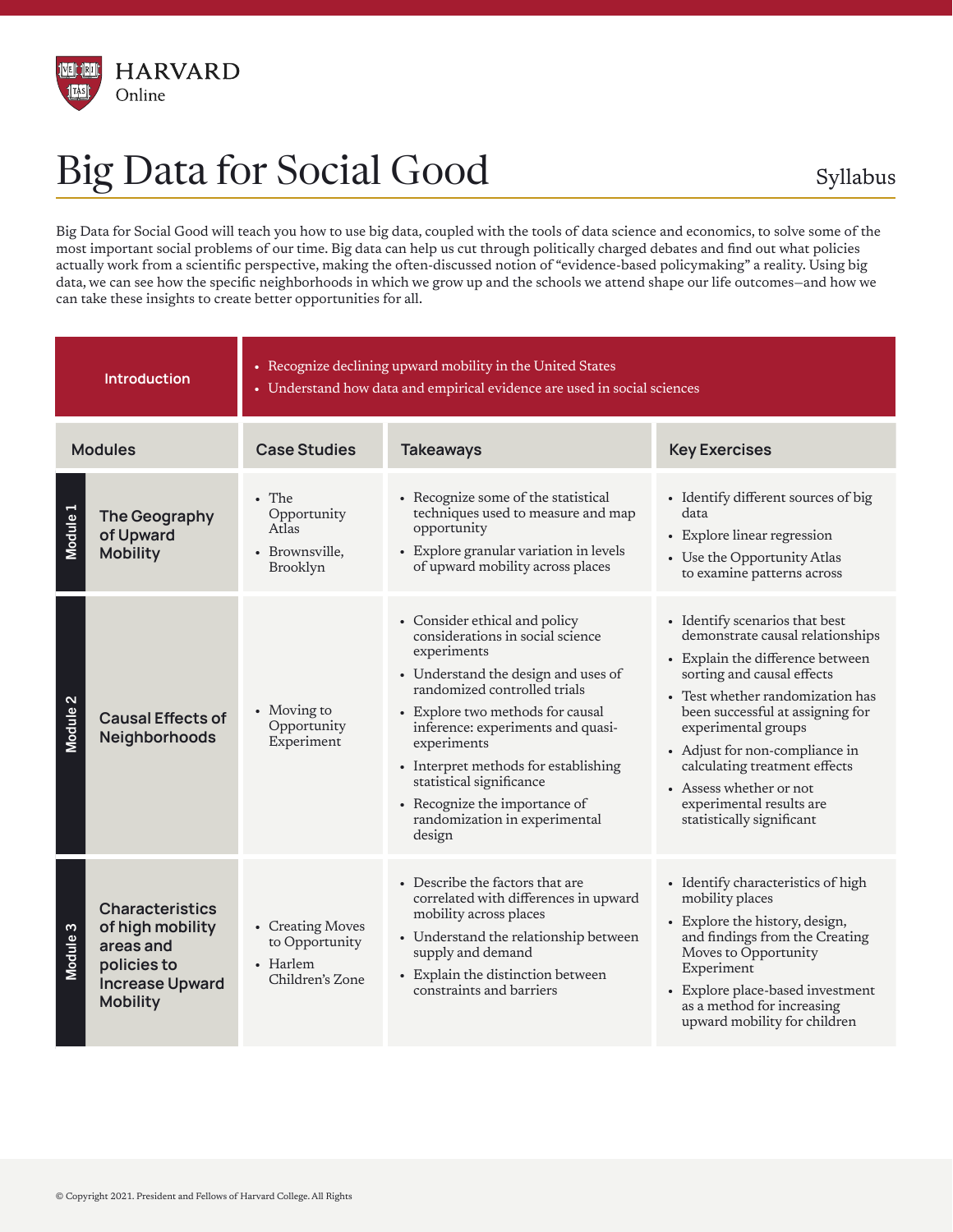



| <b>Modules</b> |                                                                                                              | <b>Case Studies</b>                         | <b>Takeaways</b>                                                                                                                                                                                                                                                                                                                                                                                                           | <b>Key Exercises</b>                                                                                                                                                                                                                                                                                                                                  |
|----------------|--------------------------------------------------------------------------------------------------------------|---------------------------------------------|----------------------------------------------------------------------------------------------------------------------------------------------------------------------------------------------------------------------------------------------------------------------------------------------------------------------------------------------------------------------------------------------------------------------------|-------------------------------------------------------------------------------------------------------------------------------------------------------------------------------------------------------------------------------------------------------------------------------------------------------------------------------------------------------|
| Module 4       | <b>Historical and</b><br>International<br>Evidence on<br>the Drivers of<br>Inequality and<br><b>Mobility</b> | • The American<br>Dream<br>• Social Capital | • Describe how changes in GDP<br>growth and inequality have affected<br>absolute mobility over time<br>• Understand the concept of social<br>capital<br>• Understand how economic policies<br>can "pay for themselves" in the long<br>term<br>• Identify different statistical<br>approaches to measuring upward<br>mobility<br>• Investigate both redistributive<br>policies and policies that invest in<br>human capital | • Compare upward mobility in the<br>US to other countries<br>• Hypothesize potential causes of<br>the 'Fading American Dream'<br>• Predict levels of upward mobility<br>historically<br>• Calculate the net cost of<br>economic policies                                                                                                              |
| Module 5       | <b>Upward Mobility,</b><br>Innovation, and<br>Growth                                                         | • The Effect of<br>Mentorship               | • Explain the relationship between<br>economic growth and equality of<br>opportunity<br>• Identify data sources for studying<br>innovation<br>• Explore innovation as a potential<br>path for increasing both equality of<br>opportunity and economic growth<br>• Understand how to use propensity<br>score reweighting                                                                                                    | • Consider the role of mentoring<br>in your own life<br>• Describe differences between<br>endowments, constraints, and<br>preferences and consider which<br>factor contributes most to<br>inequality among innovators<br>• Utilize propensity score<br>reweighting to explore the gap in<br>innovation rates between high-<br>and low-income children |
| Module 6       | <b>Higher</b><br><b>Education and</b><br><b>Upward Mobility</b>                                              | • College Mobility<br>Rates                 | • Explore the extent to which colleges<br>and universities in the US either<br>promote or hinder upward mobility<br>• Understand how to measure the<br>causal effect of college on a student's<br>outcomes<br>• Recognize the importance of both<br>access and outcomes in determining<br>a college's Mobility Rate                                                                                                        | • Utilize a production function<br>framework to explore the<br>relationship between college<br>attendance and future earnings<br>• Describe a counterfactual<br>simulation<br>• Identify ways to measure the<br>causal effect of colleges on<br>students' earnings                                                                                    |